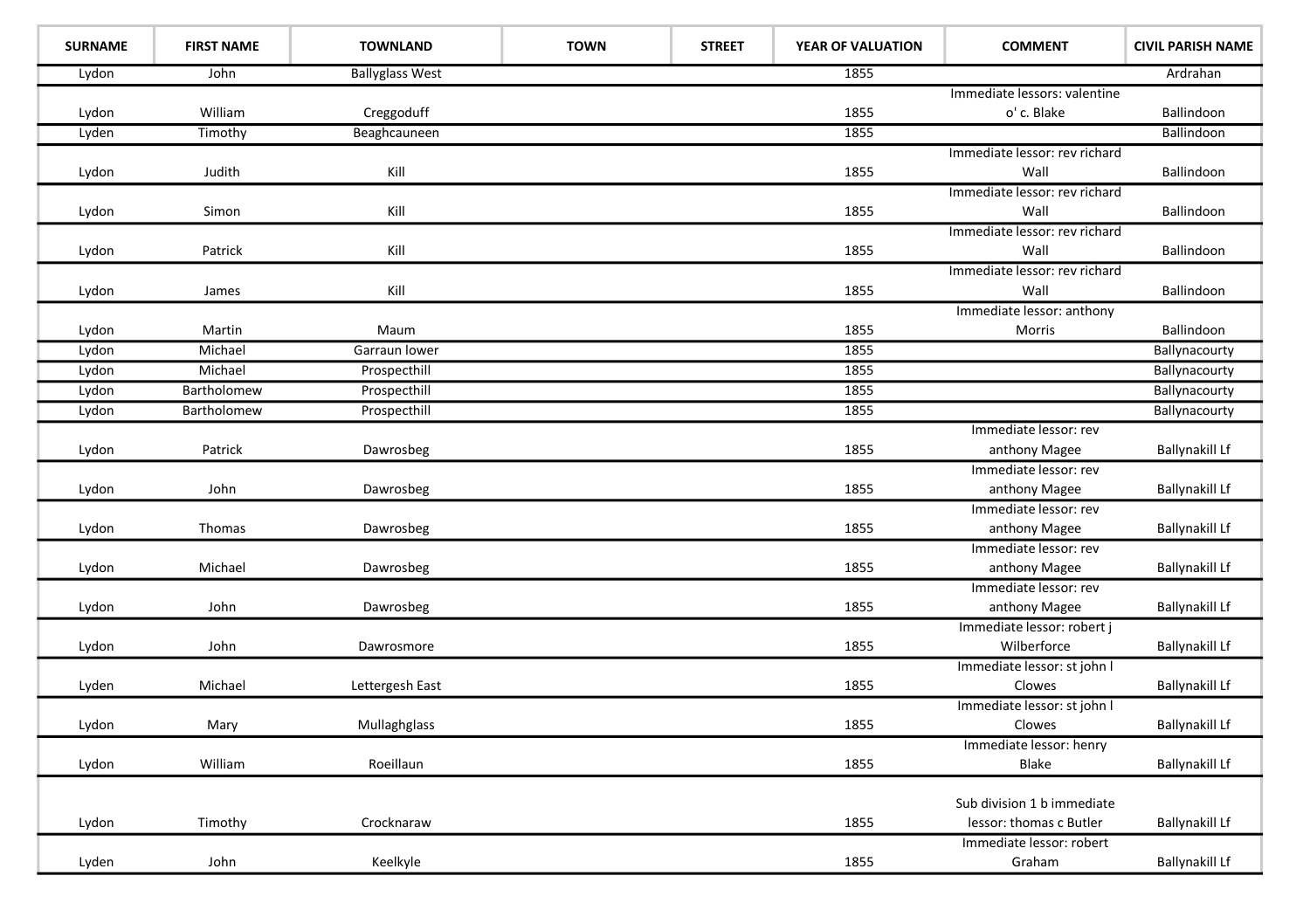|       |         |                                   |            |             |      | Immediate lessor: robert      |                       |
|-------|---------|-----------------------------------|------------|-------------|------|-------------------------------|-----------------------|
| Lyden | John    | Keelkyle                          |            |             | 1855 | Graham                        | Ballynakill Lf        |
|       |         |                                   |            |             |      | Immediate lessor: robert      |                       |
| Lydon | James   | Keelkyle                          |            |             | 1855 | Graham                        | <b>Ballynakill Lf</b> |
|       |         |                                   |            |             |      |                               |                       |
| Lyden | William | Letterfrack                       |            |             | 1855 | Immediate lessor: james Ellis | <b>Ballynakill Lf</b> |
|       |         |                                   |            |             |      |                               |                       |
| Lyden | John    | Letterfrack                       |            |             | 1855 | Immediate lessor: james Ellis | <b>Ballynakill Lf</b> |
|       |         |                                   |            |             |      |                               |                       |
| Lyden | Patrick | Letterfrack                       |            |             | 1855 | Immediate lessor: james Ellis | <b>Ballynakill Lf</b> |
|       |         |                                   |            |             |      | Immediate lessor: robert      |                       |
| Lydon | John    | Moyard                            |            |             | 1855 | Graham                        | <b>Ballynakill Lf</b> |
|       |         |                                   |            |             |      | Immediate lessor: thomas      |                       |
| Lyden | Patrick | Kylemore                          |            |             | 1855 | Eyre                          | Ballynakill Lf        |
|       |         |                                   |            |             |      | Immediate lessor: thomas      |                       |
| Lydon | Peter   | Kylemore                          |            |             | 1855 | Eyre                          | <b>Ballynakill Lf</b> |
| Lydon | Patrick | Kylemore                          |            |             | 1855 |                               | <b>Ballynakill Lf</b> |
|       |         |                                   |            |             |      |                               |                       |
|       |         |                                   |            |             |      | Immediate lessor: directors   |                       |
| Lydon | William | Finnisglin                        |            |             | 1855 | of the law life assurance Co  | <b>Ballynakill Lf</b> |
|       |         |                                   |            |             |      |                               |                       |
|       |         |                                   |            |             |      | Immediate lessor: directors   |                       |
| Lydon | John    | Finnisglin                        |            |             | 1855 | of the law life assurance Co  | <b>Ballynakill Lf</b> |
|       |         |                                   |            |             |      |                               |                       |
|       |         |                                   |            |             |      | Immediate lessor: directors   |                       |
| Lyden | William | Illion                            |            |             | 1855 | of the law life assurance Co  | <b>Ballynakill Lf</b> |
|       |         |                                   |            |             |      |                               |                       |
|       |         |                                   |            |             |      | Immediate lessor: directors   |                       |
| Lyden | John    | Illion<br>Kiltivna                |            |             | 1855 | of the law life assurance Co  | <b>Ballynakill Lf</b> |
| Lydon | Mary    |                                   |            |             | 1855 |                               | Dunmore               |
| Lydon | Thomas  | Carrowroe south (fairfield)       |            |             | 1855 |                               | Kilcummin             |
| Lydon | Philip  | Carrowroe south (parkavally)      |            |             | 1855 |                               | Kilcummin             |
| Lydon | Cormack | Carrowroe south (east-reen)       |            |             | 1855 |                               | Kilcummin             |
| Lydon | Philip  | Carrowroe south (east-reen)       |            |             | 1855 |                               | Kilcummin             |
| Lydon | Marcus  | Carrowroe south (east-reen)       |            |             | 1855 |                               | Kilcummin             |
| Lydon | Thomas  | Carrowroe West                    |            |             | 1855 |                               | Kilcummin             |
| Lydon | Cormack | Carrowroe West                    |            |             | 1855 |                               | Kilcummin             |
| Lydon | Philip  | Carrowroe West                    |            |             | 1855 |                               | Kilcummin             |
| Lydon | Marcus  | Carrowroe West                    |            |             | 1855 |                               | Kilcummin             |
| Lydon | Patrick | Derryvrisk                        |            |             | 1855 |                               | Kilcummin             |
| Lydon | Timothy | Ardnasillagh                      |            |             | 1855 |                               | Kilcummin             |
| Lydon | Timothy | Ardnasillagh                      |            |             | 1855 |                               | Kilcummin             |
| Lyden | John    | <b>Billymore or Carrowntobber</b> |            |             | 1855 |                               | Kilcummin             |
| Lyden | Michael | Cregg                             | Oughterard | Main-street | 1855 |                               | Kilcummin             |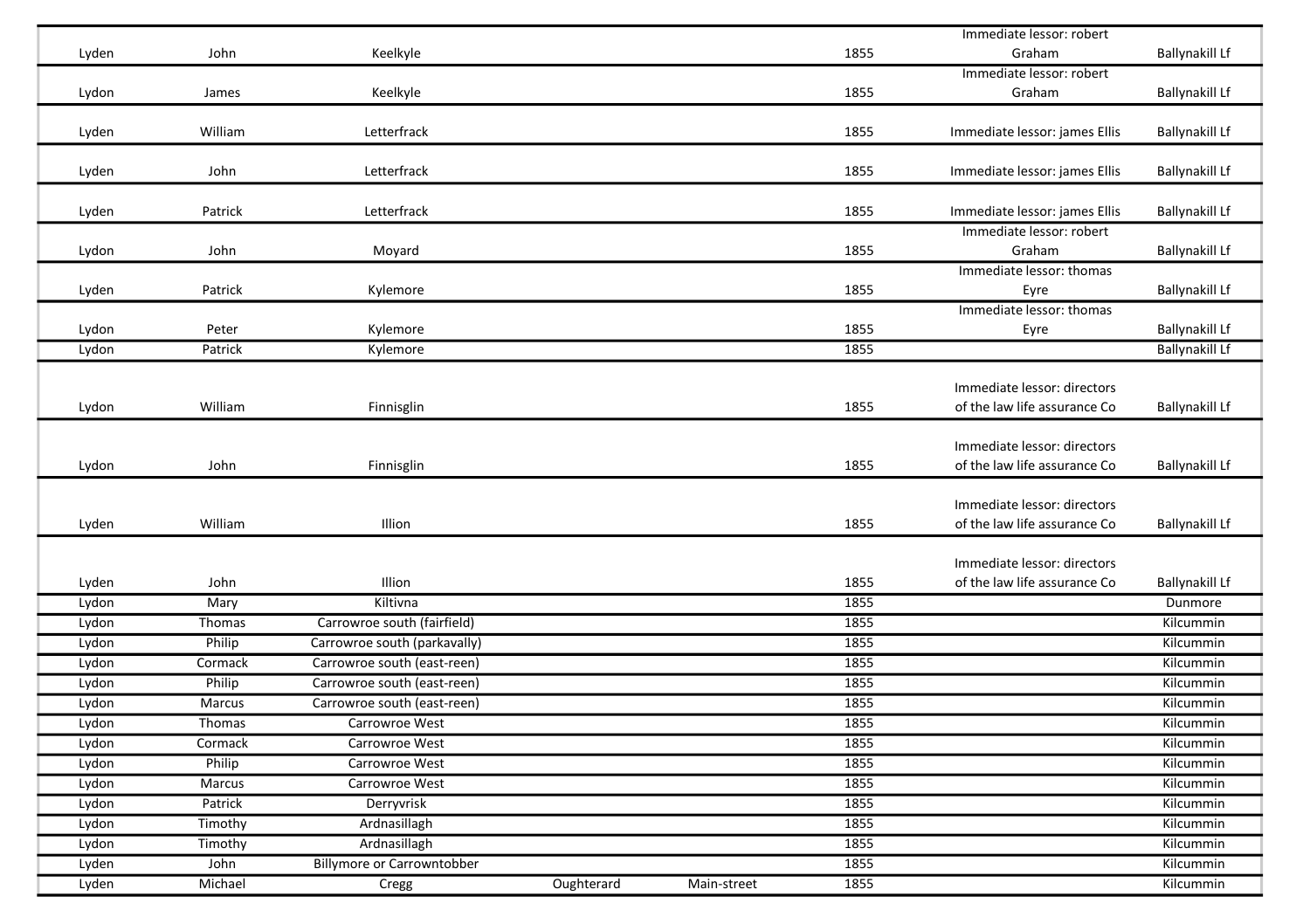| Lydon  | John           | Carrowmoreknock                |                         | 1855 | Kilcummin |
|--------|----------------|--------------------------------|-------------------------|------|-----------|
| Lydon  | Michael        | Carrowmoreknock                |                         | 1855 | Kilcummin |
| Lydon  | William        | Carrowmoreknock                |                         | 1855 | Kilcummin |
| Lydon  | William        | Carrowmoreknock                |                         | 1855 | Kilcummin |
| Lydon  | William        | Carrowmoreknock                |                         | 1855 | Kilcummin |
| Loydon | Marcus         | Illauneeragh w. & crow Islands |                         | 1855 | Kilcummin |
| Loydon | Mary           | Illauneeragh w. & crow Islands |                         | 1855 | Kilcummin |
| Lydon  | Patrick        | Burnthouse or Bleanoran        |                         | 1855 | Killannin |
| Lydon  | James          | Burnthouse or Bleanoran        |                         | 1855 | Killannin |
| Lydon  | Patrick        | Burnthouse or Bleanoran        |                         | 1855 | Killannin |
| Lydon  | James          | Burnthouse or Bleanoran        |                         | 1855 | Killannin |
| Lydon  | Patrick        | Burnthouse or Bleanoran        |                         | 1855 | Killannin |
| Lydon  | James          | Burnthouse or Bleanoran        |                         | 1855 | Killannin |
| Lydon  | Daniel         | Illaunaveeland and rabbit Isla |                         | 1855 | Killannin |
| Lydon  | James          | Illaunaveeland and rabbit Isla |                         | 1855 | Killannin |
| Lydon  | Patrick        | Lee's island (lough Corrib)    |                         | 1855 | Killannin |
| Lydon  | James          | Lee's island (lough Corrib)    |                         | 1855 | Killannin |
| Lydon  | Daniel         | Knock north                    |                         | 1855 | Killannin |
| Lydon  | Michael        | Knock north                    |                         | 1855 | Killannin |
| Lydon  | Michael        | Park                           |                         | 1855 | Killannin |
| Lydon  | Michael        | Park                           |                         | 1855 | Killannin |
| Lydon  | Michael        | Park                           |                         | 1855 | Killannin |
| Lydon  | Michael        | Barraderry                     | Barraderry              | 1855 | Killannin |
| Lydon  | James          | Barraderry                     | Barraderry              | 1855 | Killannin |
| Lydon  | Patrick        | Barraderry                     | Barraderry              | 1855 | Killannin |
| Lydon  | Daniel         | Bohoona east                   | Village of Toherbeg     | 1855 | Killannin |
| Lydon  | Festus         | Bohoona east                   | Village of Curkaunglass | 1855 | Killannin |
| Lydon  | John (daniel)  | Bohoona east                   | Village of Curkaunglass | 1855 | Killannin |
| Lydon  | Mary           | Bohoona east                   | Village of Ballynahowna | 1855 | Killannin |
| Lydon  | John (patrick) | Bohoona east                   | Village of Ballynahowna | 1855 | Killannin |
| Lydon  | John (john)    | Bohoona east                   | Village of Ballynahowna | 1855 | Killannin |
| Lydon  | Michael        | Bohoona east                   | Village of Ballynahowna | 1855 | Killannin |
| Lydon  | Thomas         | Bohoona west                   | Village of Saliahoona   | 1855 | Killannin |
| Lydon  | Patrick        | Kilroe east                    | Village of Polleen      | 1855 | Killannin |
| Lydon  | Daniel         | Kilroe east                    | Village of Polleen      | 1855 | Killannin |
| Lydon  | Patrick        | Kilroe east                    | Village of Polleen      | 1855 | Killannin |
| Lydon  | Daniel         | Kilroe east                    | Village of Polleen      | 1855 | Killannin |
| Lydon  | Patrick        | Shannawoneen                   |                         | 1855 | Killannin |
| Lydon  | John           | Shannawoneen                   |                         | 1855 | Killannin |
| Lydon  | Michael        | Shannawoneen                   |                         | 1855 | Killannin |
| Lydon  | James          | Knockadoagh                    |                         | 1855 | Killannin |
| Lydon  | Patrick        | Knockadoagh                    |                         | 1855 | Killannin |
| Lydon  | Patrick        | Slieveroe                      |                         | 1855 | Killursa  |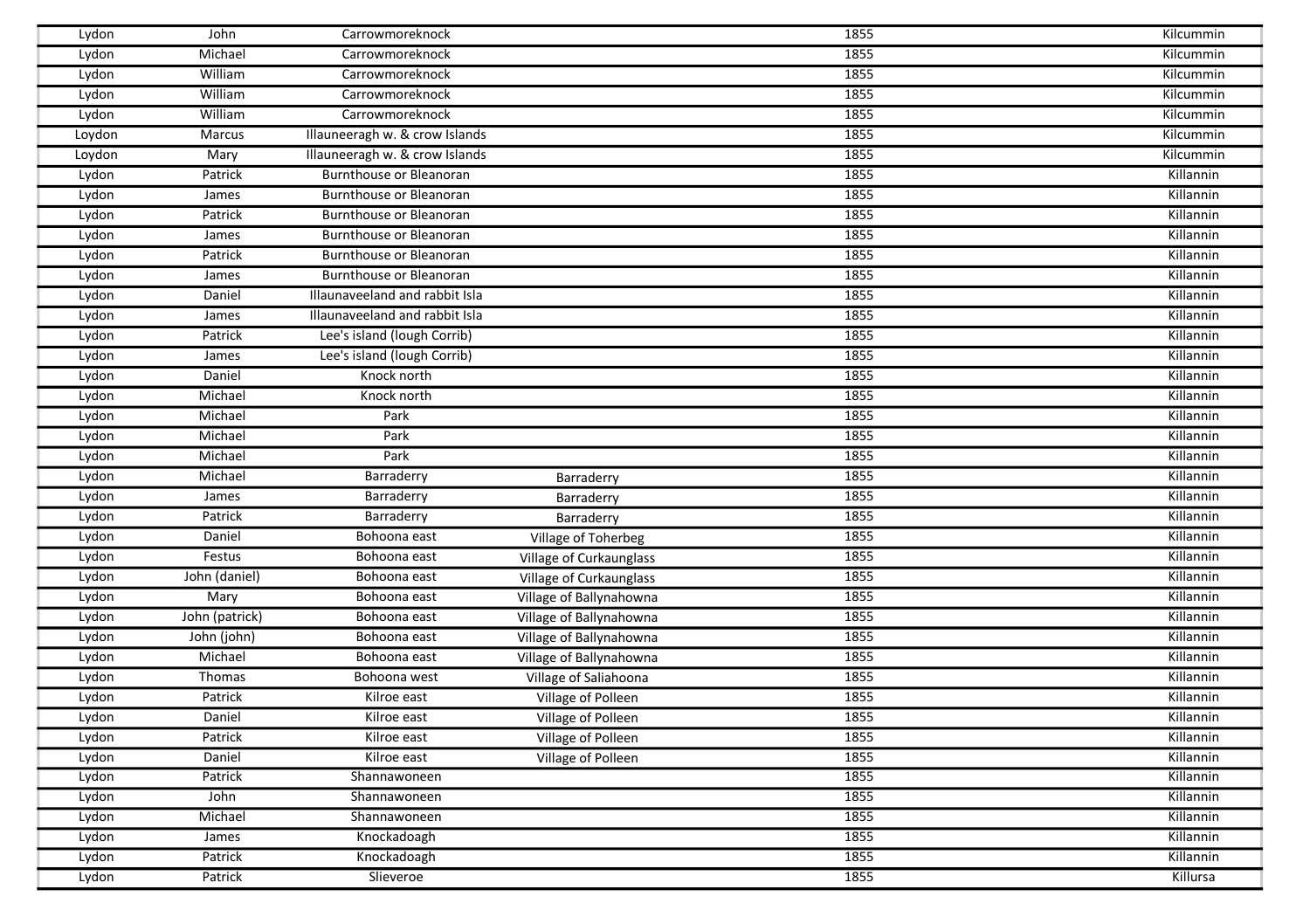| Lydon | Patrick  | Slieveroe               |          |                    | 1855 |                              | Killursa       |
|-------|----------|-------------------------|----------|--------------------|------|------------------------------|----------------|
| Lydon | Patrick  | Slieveroe               |          |                    | 1855 |                              | Killursa       |
| Lydon | Martin   | Cordarragh              |          |                    | 1855 |                              | Killursa       |
| Lydon | John     | Cordarragh              |          |                    | 1855 |                              | Killursa       |
| Lydon | Martin   | Cordarragh              |          |                    | 1855 |                              | Killursa       |
| Lydon | John     | Headford                |          |                    | 1855 |                              | Killursa       |
| Lydon | Martin   | Headford                | Headford | Main Street        | 1855 |                              | Killursa       |
| Lydon | John     | Headford                | Headford | <b>Main Street</b> | 1855 |                              | Killursa       |
| Lydon | John     | Cregboy                 |          |                    | 1855 |                              | Kinvarradooras |
| Lydon | Thomas   | Cregboy                 |          |                    | 1855 |                              | Kinvarradooras |
| Lydon | Thomas   | Doorus                  |          |                    | 1855 |                              | Kinvarradooras |
| Lydon | Thomas   | Sullivan's Island       |          |                    | 1855 |                              | Kinvarradooras |
| Lydon | Michael  | <b>Ballycuirke East</b> |          |                    | 1855 |                              | Moycullen      |
| Lydon | John     | Pollnaclogha            |          |                    | 1855 |                              | Moycullen      |
| Lydon | Daniel   | Gortaghokera            |          |                    | 1855 |                              | Moycullen      |
| Lydon | John     | Gortaghokera            |          |                    | 1855 |                              | Moycullen      |
| Lydon | Danniel  | Illaunnashinnagh Island |          |                    | 1855 | In lough Corrib              | Moycullen      |
| Lydon | Patrick  | Laughil                 |          |                    | 1855 |                              | Moycullen      |
| Lydon | John     | Laughil                 |          |                    | 1855 |                              | Moycullen      |
| Lydon | John     | Spiddle West            |          |                    | 1855 |                              | Moycullen      |
| Lydon | Michael  | Spiddle West            |          |                    | 1855 |                              | Moycullen      |
| Lydon | Nicholas | Knockaunranny           |          |                    | 1855 |                              | Moycullen      |
| Lydon | John     | Knockaunranny           |          |                    | 1855 |                              | Moycullen      |
| Lydon | Thomas   | Killagoola              |          |                    | 1855 |                              | Moycullen      |
| Lydon | Patrick  | Killagoola              |          |                    | 1855 |                              | Moycullen      |
| Lydon | Michael  | Slieveaneena            |          |                    | 1855 |                              | Moycullen      |
| Lydon | Mary     | Slieveaneena            |          |                    | 1855 |                              | Moycullen      |
| Lydon | Patrick  | Slieveaneena            |          |                    | 1855 |                              | Moycullen      |
|       |          |                         |          |                    |      |                              |                |
|       |          |                         |          |                    |      | Immediate lessor: directors  |                |
| Lydon | John     | Letterard               |          |                    | 1855 | of the law life assurance Co | Moyrus         |
|       |          |                         |          |                    |      | Immediate lessor: alexander  |                |
| Lydon | Thomas   | Moyrus                  |          |                    | 1855 | Thompson                     | Moyrus         |
|       |          |                         |          |                    |      | Immediate lessor: alexander  |                |
| Lydon | Charles  | Moyrus                  |          |                    | 1855 | Thompson                     | Moyrus         |
|       |          |                         |          |                    |      | Immediate lessor: teresa     |                |
| Lyden | John     | Ervallagh               |          |                    | 1855 | Dwan                         | Moyrus         |
|       |          |                         |          |                    |      |                              |                |
|       |          |                         |          |                    |      | Immediate lessor: directors  |                |
| Lydon | John     | Letterdife              |          |                    | 1855 | of the law life assurance Co | Moyrus         |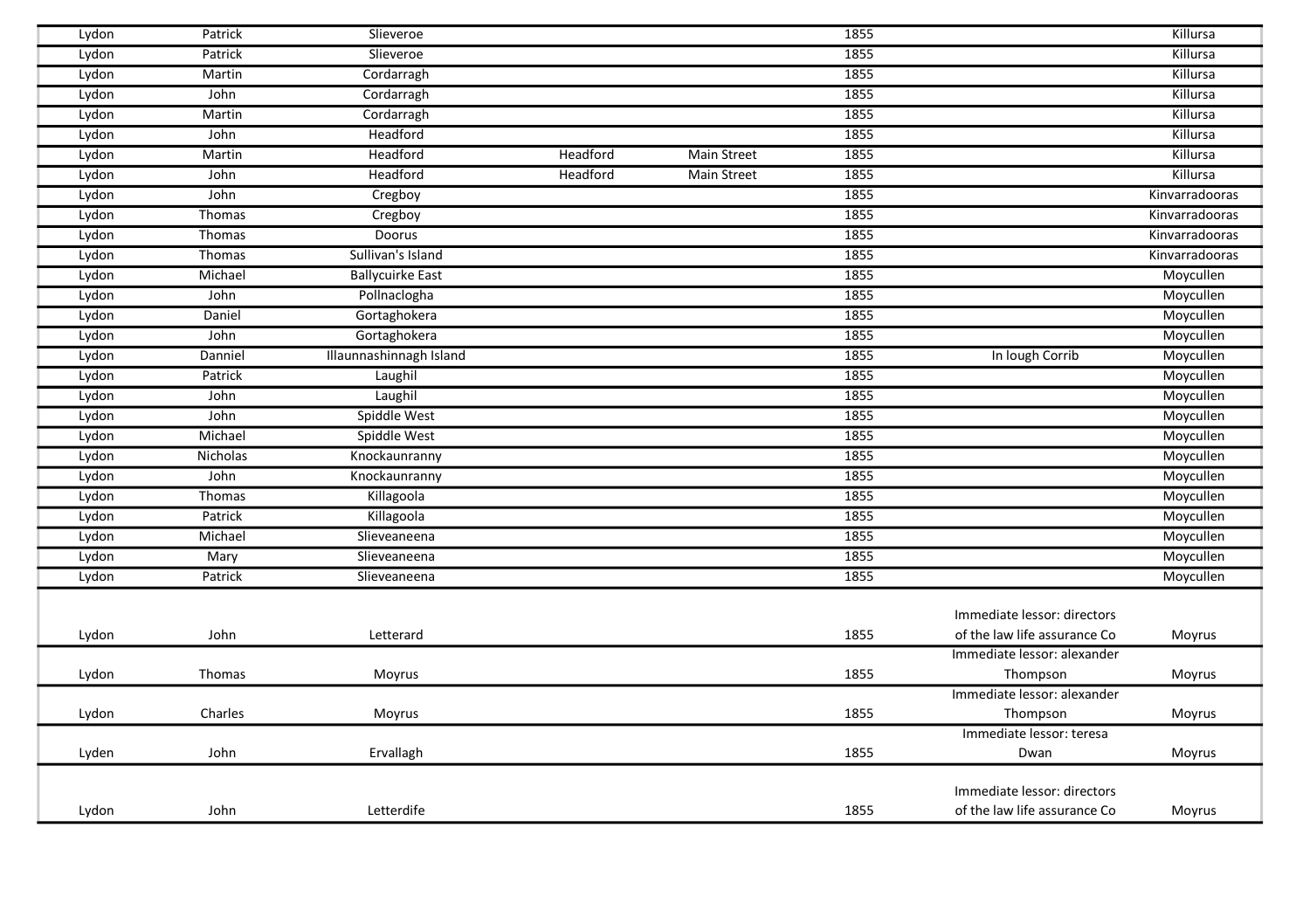| John<br>Letterdife<br>1855<br>of the law life assurance Co<br>Lydon<br>Moyrus<br>Immediate lessor: directors<br>Letterdife<br>1855<br>of the law life assurance Co<br>Lydon<br>John<br>Moyrus<br>&cd. sub divisions 6cd and 7d<br>and 8a are also included in<br>this entry john lydon<br>Lydon<br>John<br>Letterdife<br>1855<br>(roundstone)<br>Moyrus<br>Immediate lessor: directors<br>Red Island<br>1855<br>John<br>of the law life assurance Co<br>Lydon<br>Moyrus<br>Immediate lessor: directors<br>of the law life assurance Co<br>Lydon<br>John (william)<br>Roundstone<br>1855<br>Moyrus<br>Immediate lessor: michael<br>1855<br>John<br>Toole<br>Lydon<br>Roundstone<br>Moyrus<br>Map ref no 79 is also part of<br>this entry immediate lessor:<br>Roundstone<br>directors of the law life<br>1855<br>Lydon<br>John<br>Roundstone<br>assurance Co<br>Moyrus<br>Immediate lessor: michael j<br>1855<br>Finish Island<br>Lydon<br>Martin<br><b>Browne</b><br>Moyrus<br>1855<br>Lydon<br>Anthony<br>Illaungurraig<br>Moyrus<br>Immediate lessor: thomas<br>1855<br>Michael<br>Ardbear<br>Lyden<br>Moyrus<br>Ayres<br>Immediate lessor: thomas<br>Ardbear<br>1855<br>John (smith)<br>Moyrus<br>Lyden<br>Ayres<br>Immediate lessor: thomas<br>Michael<br>Ardbear<br>1855<br>Lyden<br>Ayres<br>Moyrus<br>Immediate lessor: thomas<br>William<br>Ardbear<br>1855<br>Lydon<br>Ayres<br>Moyrus<br>Immediate lessor: directors<br>of the the law life assurance<br>Inishtravin<br>1855<br>Co<br>Lydon<br>Anthony<br>Moyrus<br>Immediate lessor: thomas<br>John<br>Faul<br>1855<br>Lydon<br>Geoghegan<br>Moyrus<br>Immediate lessor: samuel<br>1855<br>Bartholomew<br>Lyden<br>Killymongaun<br>Jones<br>Moyrus<br>1855<br>John<br>Clifden<br>Lydon<br>Omey<br>Main street |       |         |         |         |              |      | John lydon (roundstone)<br>immediate lessor: directors |      |
|--------------------------------------------------------------------------------------------------------------------------------------------------------------------------------------------------------------------------------------------------------------------------------------------------------------------------------------------------------------------------------------------------------------------------------------------------------------------------------------------------------------------------------------------------------------------------------------------------------------------------------------------------------------------------------------------------------------------------------------------------------------------------------------------------------------------------------------------------------------------------------------------------------------------------------------------------------------------------------------------------------------------------------------------------------------------------------------------------------------------------------------------------------------------------------------------------------------------------------------------------------------------------------------------------------------------------------------------------------------------------------------------------------------------------------------------------------------------------------------------------------------------------------------------------------------------------------------------------------------------------------------------------------------------------------------------------------------------------------------------------------------------------|-------|---------|---------|---------|--------------|------|--------------------------------------------------------|------|
|                                                                                                                                                                                                                                                                                                                                                                                                                                                                                                                                                                                                                                                                                                                                                                                                                                                                                                                                                                                                                                                                                                                                                                                                                                                                                                                                                                                                                                                                                                                                                                                                                                                                                                                                                                          |       |         |         |         |              |      |                                                        |      |
|                                                                                                                                                                                                                                                                                                                                                                                                                                                                                                                                                                                                                                                                                                                                                                                                                                                                                                                                                                                                                                                                                                                                                                                                                                                                                                                                                                                                                                                                                                                                                                                                                                                                                                                                                                          |       |         |         |         |              |      |                                                        |      |
|                                                                                                                                                                                                                                                                                                                                                                                                                                                                                                                                                                                                                                                                                                                                                                                                                                                                                                                                                                                                                                                                                                                                                                                                                                                                                                                                                                                                                                                                                                                                                                                                                                                                                                                                                                          |       |         |         |         |              |      |                                                        |      |
|                                                                                                                                                                                                                                                                                                                                                                                                                                                                                                                                                                                                                                                                                                                                                                                                                                                                                                                                                                                                                                                                                                                                                                                                                                                                                                                                                                                                                                                                                                                                                                                                                                                                                                                                                                          |       |         |         |         |              |      |                                                        |      |
|                                                                                                                                                                                                                                                                                                                                                                                                                                                                                                                                                                                                                                                                                                                                                                                                                                                                                                                                                                                                                                                                                                                                                                                                                                                                                                                                                                                                                                                                                                                                                                                                                                                                                                                                                                          |       |         |         |         |              |      |                                                        |      |
|                                                                                                                                                                                                                                                                                                                                                                                                                                                                                                                                                                                                                                                                                                                                                                                                                                                                                                                                                                                                                                                                                                                                                                                                                                                                                                                                                                                                                                                                                                                                                                                                                                                                                                                                                                          |       |         |         |         |              |      |                                                        |      |
|                                                                                                                                                                                                                                                                                                                                                                                                                                                                                                                                                                                                                                                                                                                                                                                                                                                                                                                                                                                                                                                                                                                                                                                                                                                                                                                                                                                                                                                                                                                                                                                                                                                                                                                                                                          |       |         |         |         |              |      |                                                        |      |
|                                                                                                                                                                                                                                                                                                                                                                                                                                                                                                                                                                                                                                                                                                                                                                                                                                                                                                                                                                                                                                                                                                                                                                                                                                                                                                                                                                                                                                                                                                                                                                                                                                                                                                                                                                          |       |         |         |         |              |      |                                                        |      |
|                                                                                                                                                                                                                                                                                                                                                                                                                                                                                                                                                                                                                                                                                                                                                                                                                                                                                                                                                                                                                                                                                                                                                                                                                                                                                                                                                                                                                                                                                                                                                                                                                                                                                                                                                                          |       |         |         |         |              |      |                                                        |      |
|                                                                                                                                                                                                                                                                                                                                                                                                                                                                                                                                                                                                                                                                                                                                                                                                                                                                                                                                                                                                                                                                                                                                                                                                                                                                                                                                                                                                                                                                                                                                                                                                                                                                                                                                                                          |       |         |         |         |              |      |                                                        |      |
|                                                                                                                                                                                                                                                                                                                                                                                                                                                                                                                                                                                                                                                                                                                                                                                                                                                                                                                                                                                                                                                                                                                                                                                                                                                                                                                                                                                                                                                                                                                                                                                                                                                                                                                                                                          |       |         |         |         |              |      |                                                        |      |
|                                                                                                                                                                                                                                                                                                                                                                                                                                                                                                                                                                                                                                                                                                                                                                                                                                                                                                                                                                                                                                                                                                                                                                                                                                                                                                                                                                                                                                                                                                                                                                                                                                                                                                                                                                          |       |         |         |         |              |      |                                                        |      |
|                                                                                                                                                                                                                                                                                                                                                                                                                                                                                                                                                                                                                                                                                                                                                                                                                                                                                                                                                                                                                                                                                                                                                                                                                                                                                                                                                                                                                                                                                                                                                                                                                                                                                                                                                                          |       |         |         |         |              |      |                                                        |      |
|                                                                                                                                                                                                                                                                                                                                                                                                                                                                                                                                                                                                                                                                                                                                                                                                                                                                                                                                                                                                                                                                                                                                                                                                                                                                                                                                                                                                                                                                                                                                                                                                                                                                                                                                                                          |       |         |         |         |              |      |                                                        |      |
|                                                                                                                                                                                                                                                                                                                                                                                                                                                                                                                                                                                                                                                                                                                                                                                                                                                                                                                                                                                                                                                                                                                                                                                                                                                                                                                                                                                                                                                                                                                                                                                                                                                                                                                                                                          |       |         |         |         |              |      |                                                        |      |
|                                                                                                                                                                                                                                                                                                                                                                                                                                                                                                                                                                                                                                                                                                                                                                                                                                                                                                                                                                                                                                                                                                                                                                                                                                                                                                                                                                                                                                                                                                                                                                                                                                                                                                                                                                          |       |         |         |         |              |      |                                                        |      |
|                                                                                                                                                                                                                                                                                                                                                                                                                                                                                                                                                                                                                                                                                                                                                                                                                                                                                                                                                                                                                                                                                                                                                                                                                                                                                                                                                                                                                                                                                                                                                                                                                                                                                                                                                                          |       |         |         |         |              |      |                                                        |      |
|                                                                                                                                                                                                                                                                                                                                                                                                                                                                                                                                                                                                                                                                                                                                                                                                                                                                                                                                                                                                                                                                                                                                                                                                                                                                                                                                                                                                                                                                                                                                                                                                                                                                                                                                                                          |       |         |         |         |              |      |                                                        |      |
|                                                                                                                                                                                                                                                                                                                                                                                                                                                                                                                                                                                                                                                                                                                                                                                                                                                                                                                                                                                                                                                                                                                                                                                                                                                                                                                                                                                                                                                                                                                                                                                                                                                                                                                                                                          |       |         |         |         |              |      |                                                        |      |
|                                                                                                                                                                                                                                                                                                                                                                                                                                                                                                                                                                                                                                                                                                                                                                                                                                                                                                                                                                                                                                                                                                                                                                                                                                                                                                                                                                                                                                                                                                                                                                                                                                                                                                                                                                          |       |         |         |         |              |      |                                                        |      |
|                                                                                                                                                                                                                                                                                                                                                                                                                                                                                                                                                                                                                                                                                                                                                                                                                                                                                                                                                                                                                                                                                                                                                                                                                                                                                                                                                                                                                                                                                                                                                                                                                                                                                                                                                                          |       |         |         |         |              |      |                                                        |      |
|                                                                                                                                                                                                                                                                                                                                                                                                                                                                                                                                                                                                                                                                                                                                                                                                                                                                                                                                                                                                                                                                                                                                                                                                                                                                                                                                                                                                                                                                                                                                                                                                                                                                                                                                                                          |       |         |         |         |              |      |                                                        |      |
|                                                                                                                                                                                                                                                                                                                                                                                                                                                                                                                                                                                                                                                                                                                                                                                                                                                                                                                                                                                                                                                                                                                                                                                                                                                                                                                                                                                                                                                                                                                                                                                                                                                                                                                                                                          |       |         |         |         |              |      |                                                        |      |
|                                                                                                                                                                                                                                                                                                                                                                                                                                                                                                                                                                                                                                                                                                                                                                                                                                                                                                                                                                                                                                                                                                                                                                                                                                                                                                                                                                                                                                                                                                                                                                                                                                                                                                                                                                          |       |         |         |         |              |      |                                                        |      |
|                                                                                                                                                                                                                                                                                                                                                                                                                                                                                                                                                                                                                                                                                                                                                                                                                                                                                                                                                                                                                                                                                                                                                                                                                                                                                                                                                                                                                                                                                                                                                                                                                                                                                                                                                                          |       |         |         |         |              |      |                                                        |      |
|                                                                                                                                                                                                                                                                                                                                                                                                                                                                                                                                                                                                                                                                                                                                                                                                                                                                                                                                                                                                                                                                                                                                                                                                                                                                                                                                                                                                                                                                                                                                                                                                                                                                                                                                                                          |       |         |         |         |              |      |                                                        |      |
|                                                                                                                                                                                                                                                                                                                                                                                                                                                                                                                                                                                                                                                                                                                                                                                                                                                                                                                                                                                                                                                                                                                                                                                                                                                                                                                                                                                                                                                                                                                                                                                                                                                                                                                                                                          |       |         |         |         |              |      |                                                        |      |
|                                                                                                                                                                                                                                                                                                                                                                                                                                                                                                                                                                                                                                                                                                                                                                                                                                                                                                                                                                                                                                                                                                                                                                                                                                                                                                                                                                                                                                                                                                                                                                                                                                                                                                                                                                          |       |         |         |         |              |      |                                                        |      |
|                                                                                                                                                                                                                                                                                                                                                                                                                                                                                                                                                                                                                                                                                                                                                                                                                                                                                                                                                                                                                                                                                                                                                                                                                                                                                                                                                                                                                                                                                                                                                                                                                                                                                                                                                                          |       |         |         |         |              |      |                                                        |      |
|                                                                                                                                                                                                                                                                                                                                                                                                                                                                                                                                                                                                                                                                                                                                                                                                                                                                                                                                                                                                                                                                                                                                                                                                                                                                                                                                                                                                                                                                                                                                                                                                                                                                                                                                                                          |       |         |         |         |              |      |                                                        |      |
|                                                                                                                                                                                                                                                                                                                                                                                                                                                                                                                                                                                                                                                                                                                                                                                                                                                                                                                                                                                                                                                                                                                                                                                                                                                                                                                                                                                                                                                                                                                                                                                                                                                                                                                                                                          |       |         |         |         |              |      |                                                        |      |
|                                                                                                                                                                                                                                                                                                                                                                                                                                                                                                                                                                                                                                                                                                                                                                                                                                                                                                                                                                                                                                                                                                                                                                                                                                                                                                                                                                                                                                                                                                                                                                                                                                                                                                                                                                          |       |         |         |         |              |      |                                                        |      |
|                                                                                                                                                                                                                                                                                                                                                                                                                                                                                                                                                                                                                                                                                                                                                                                                                                                                                                                                                                                                                                                                                                                                                                                                                                                                                                                                                                                                                                                                                                                                                                                                                                                                                                                                                                          |       |         |         |         |              |      |                                                        |      |
|                                                                                                                                                                                                                                                                                                                                                                                                                                                                                                                                                                                                                                                                                                                                                                                                                                                                                                                                                                                                                                                                                                                                                                                                                                                                                                                                                                                                                                                                                                                                                                                                                                                                                                                                                                          |       |         |         |         |              |      |                                                        |      |
|                                                                                                                                                                                                                                                                                                                                                                                                                                                                                                                                                                                                                                                                                                                                                                                                                                                                                                                                                                                                                                                                                                                                                                                                                                                                                                                                                                                                                                                                                                                                                                                                                                                                                                                                                                          |       |         |         |         |              |      |                                                        |      |
|                                                                                                                                                                                                                                                                                                                                                                                                                                                                                                                                                                                                                                                                                                                                                                                                                                                                                                                                                                                                                                                                                                                                                                                                                                                                                                                                                                                                                                                                                                                                                                                                                                                                                                                                                                          |       |         |         |         |              |      |                                                        |      |
|                                                                                                                                                                                                                                                                                                                                                                                                                                                                                                                                                                                                                                                                                                                                                                                                                                                                                                                                                                                                                                                                                                                                                                                                                                                                                                                                                                                                                                                                                                                                                                                                                                                                                                                                                                          |       |         |         |         |              |      |                                                        |      |
|                                                                                                                                                                                                                                                                                                                                                                                                                                                                                                                                                                                                                                                                                                                                                                                                                                                                                                                                                                                                                                                                                                                                                                                                                                                                                                                                                                                                                                                                                                                                                                                                                                                                                                                                                                          |       |         |         |         |              |      |                                                        |      |
|                                                                                                                                                                                                                                                                                                                                                                                                                                                                                                                                                                                                                                                                                                                                                                                                                                                                                                                                                                                                                                                                                                                                                                                                                                                                                                                                                                                                                                                                                                                                                                                                                                                                                                                                                                          | Lyden | Patrick | Clifden | Clifden | (north Side) | 1855 |                                                        | Omey |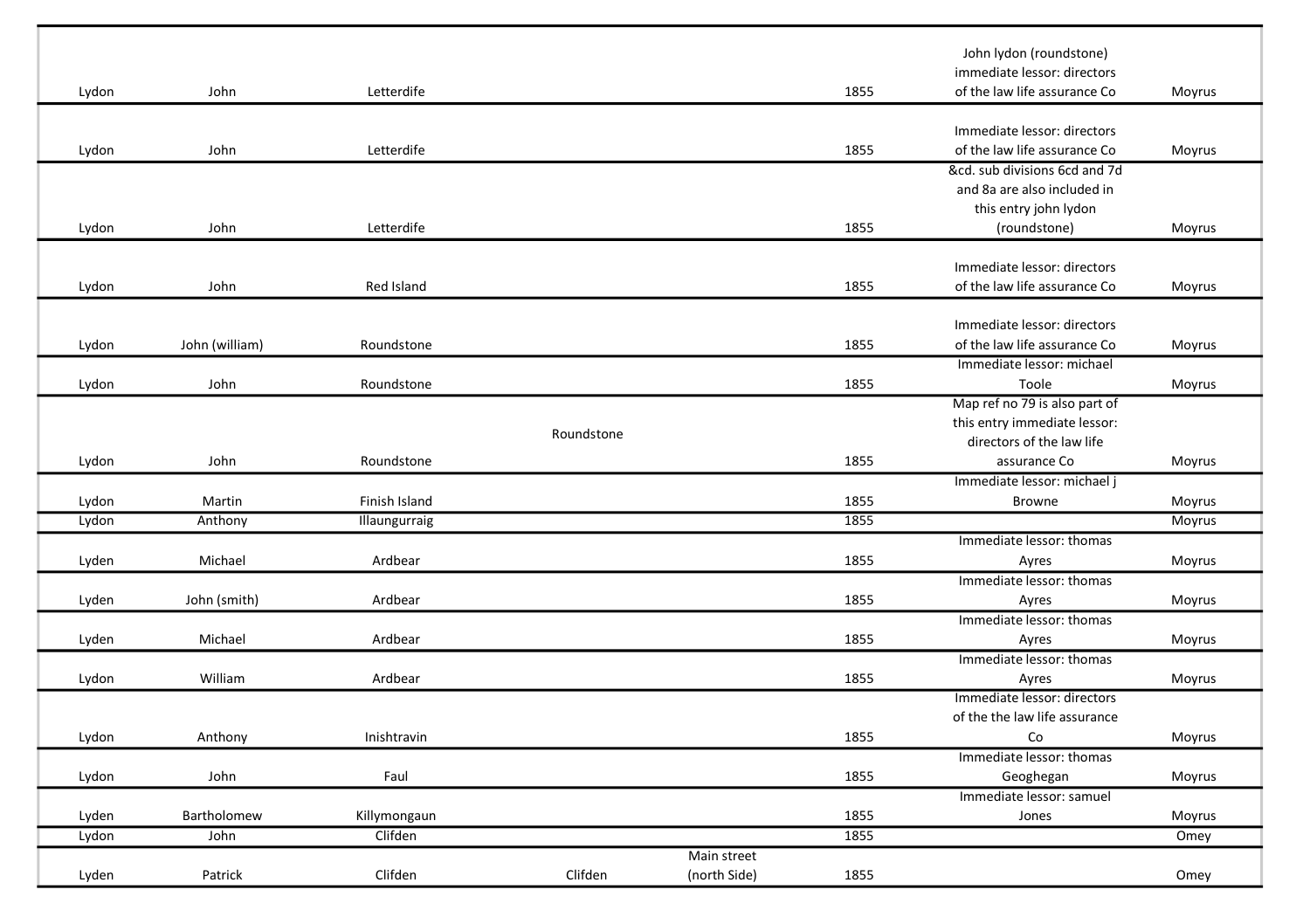|       |                      |                            |                | Post-office     |      |                     |        |
|-------|----------------------|----------------------------|----------------|-----------------|------|---------------------|--------|
| Lyden | Bartholomew          | Clifden                    | Clifden        | Street          | 1855 |                     | Omey   |
|       |                      |                            |                | Post-office     |      |                     |        |
| Lyden | <b>Thomas Senior</b> | Clifden                    | Clifden        | Street          | 1855 |                     | Omey   |
| Lyden | <b>Thomas Senior</b> | Clifden                    | Clifden        | Market-street   | 1855 |                     | Omey   |
| Lydon | <b>Thomas Senior</b> | Clifden                    | Clifden        | Market-street   | 1855 |                     | Omey   |
| Lydon | Thomas Junior        | Clifden                    | Clifden        | Market Street   | 1855 |                     | Omey   |
| Lydon | Michael              | Clifden                    | Clifden        | Market Street   | 1855 |                     | Omey   |
| Lydon | Michael              | Clifden                    | Clifden        | Market Street   | 1855 |                     | Omey   |
| Lydon | Bartholomew          | Clifden                    | Clifden        | Market Street   | 1855 | And sub-division 88 | Omey   |
| Lydon | John                 | Clifden                    | Clifden        | Market Street   | 1855 |                     | Omey   |
| Lyden | John                 | Clifden                    | Clifden        | Markethill-lane | 1855 |                     | Omey   |
| Lyden | Michael              | Clifden                    | Clifden        | Markethill-lane | 1855 |                     | Omey   |
| Lyden | John                 | Cloghaunard                |                |                 | 1855 |                     | Omey   |
| Lydon | Thomas               | Fakeeragh                  |                |                 | 1855 |                     | Omey   |
| Lydon | Michael              | Glenbrickeen               |                |                 | 1855 |                     | Omey   |
| Lydon | Peter                | Knockbaun                  |                |                 | 1855 |                     | Omey   |
| Lyden | Patrick              | Streamstown or Barratrough | Knockannabrone |                 | 1855 |                     | Omey   |
| Lyden | Thomas               | Townaloughra               |                |                 | 1855 |                     | Omey   |
| Lydon | John                 | Claddaghduff               |                |                 | 1855 |                     | Omey   |
| Lyden | James                | Knockbrack                 |                |                 | 1855 |                     | Omey   |
|       |                      |                            |                | Village of      |      |                     |        |
| Lydon | Martin               | Lenaboy                    | West Ward      | Salthill        | 1855 |                     | Rahoon |
| Lydon | William              | Shantallow                 | West Ward      |                 | 1855 |                     | Rahoon |
|       |                      |                            |                | Potato market   |      |                     |        |
| Lydon | Thomas               | Townparks town of Galway   | West Ward      | (east Side)     | 1855 |                     | Rahoon |
|       |                      |                            |                | New street west |      |                     |        |
| Lydon | Michael              | Townparks town of Galway   | West Ward      | (s.w. End)      | 1855 |                     | Rahoon |
| Lydon | Michael              | Seershin                   |                |                 | 1855 |                     | Rahoon |
| Lydon | Patrick              | Aille                      | E.d. of Barna  |                 | 1855 |                     | Rahoon |
| Lydon | Jeremiah             | Aille                      | E.d. of Barna  |                 | 1855 |                     | Rahoon |
| Lydon | Jeremiah             | Cappagh                    | E.d. of Barna  |                 | 1855 |                     | Rahoon |
| Lydon | Margaret             | Cappagh                    | E.d. of Barna  |                 | 1855 |                     | Rahoon |
| Lydon | Patrick              | Drum East                  | E.d. of Barna  |                 | 1855 |                     | Rahoon |
| Lydon | Timothy              | Drum West                  | E.d. of Barna  |                 | 1855 |                     | Rahoon |
| Lydon | Patrick              | Forramoyle West            | E.d. of Barna  |                 | 1855 |                     | Rahoon |
| Lydon | William              | Forramoyle West            | E.d. of Barna  |                 | 1855 |                     | Rahoon |
| Lydon | Margaret             | Lacklea                    |                |                 | 1855 |                     | Rahoon |
| Lydon | Mark                 | Tonabrocky                 |                |                 | 1855 |                     | Rahoon |
| Lydon | William              | <b>Trusky West</b>         |                |                 | 1855 |                     | Rahoon |